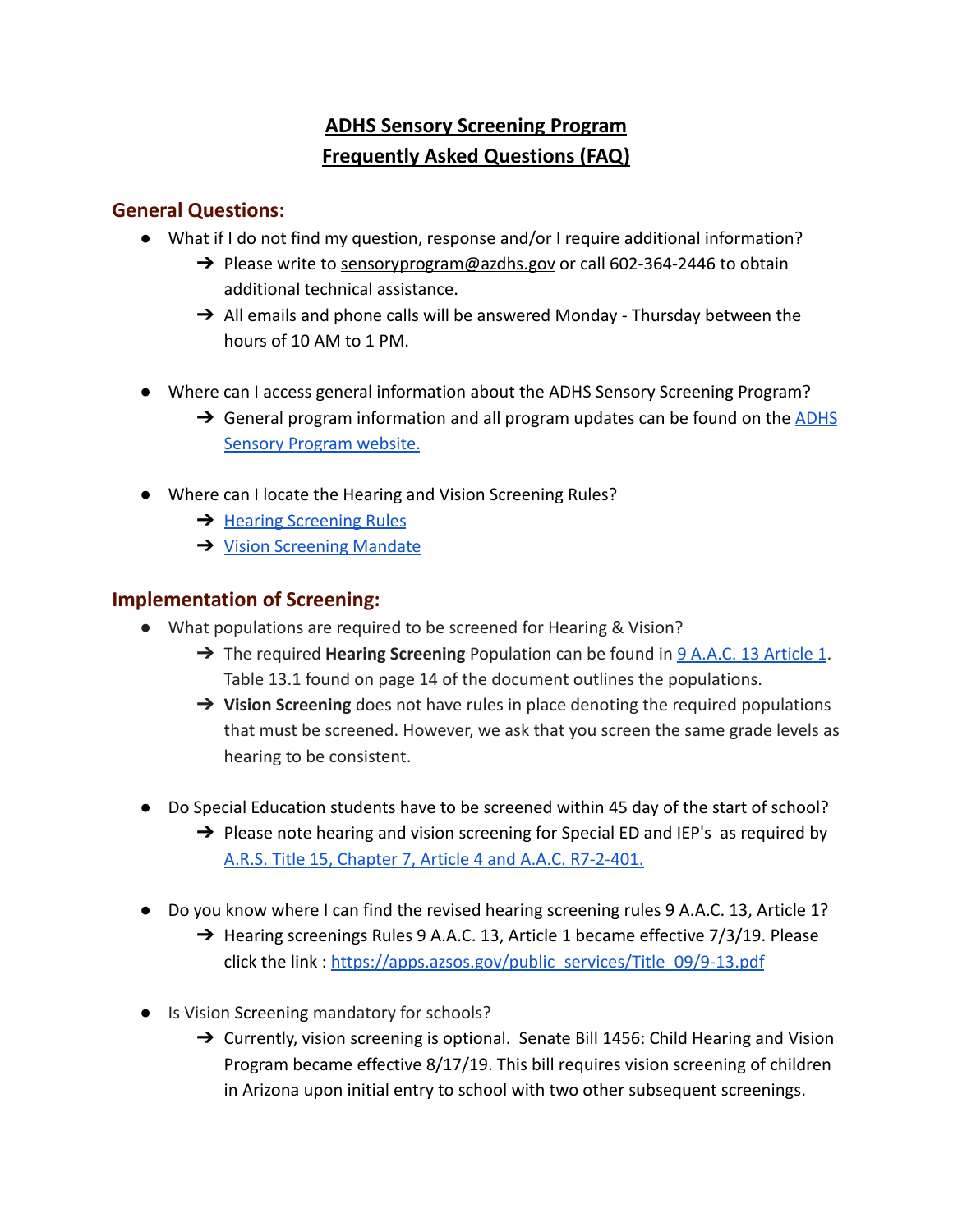Vision screening is not mandatory until official rules are established under A.R.S. 36-899. Rulemaking for vision screening is currently in the process of being established.

- Do I need to be certified to conduct hearing and vision screenings?
	- → Anyone administering hearing/vision screenings are required to complete training through an ADHS Certified Sensory Trainer. Non-certified individuals can perform hearing/vision screening under the direct supervision of an ADHS certified screener.
- For children who have special needs it can be challenging to perform hearing and vision screenings. What can be done in these situations?
	- $\rightarrow$  Utilize the OAE and SPOT to try to obtain the screening data. It is also important to refer back to the physician for any documentation if available.
- If there is a child who passes vision with both eyes tested but when screening one eye at a time, they can see at 20/40 from one side would that be considered failing?
	- $\rightarrow$  The referral criteria below if the child's screening results show 20/40 in one or both eyes, then the child should be referred ("failed" screening). The referral Criteria for Distance and Near Vision (page 23 of Vision Screening Guidelines):
		- $\blacklozenge$  Worse than 20/40 ages three to five in either or both eyes
		- ◆ Worse than 20/30 ages six and up in either or both eyes.
		- $\blacklozenge$  Or you have recorded the child as having a two line difference on the chart you are using.
- What are the recommended vision screening methods?
	- $\rightarrow$  Vision screening/reporting is not mandatory for the 2021/22 school year, but we encourage all schools to screen and submit an annual vision report electronically.
	- → Vision Screening Methods/Populations can be found in the table below:

| <b>ANNUALLY</b>                                                                                                                                                    | <b>BIANNUALLY</b>                                                                                                                                     |
|--------------------------------------------------------------------------------------------------------------------------------------------------------------------|-------------------------------------------------------------------------------------------------------------------------------------------------------|
| Children ages 9 and younger (Preschool, Kindergarten,<br>1st, 2nd, 3rd, and 4th grade)                                                                             | Children ages 10 and older (5th grade and up)                                                                                                         |
| Distance Visual Acuity<br><b>HOTV Letters</b><br>$\bullet$<br>LEA Symbols<br>$\bullet$<br>Sloan Letters (Start using once child is 6 years of<br>$\bullet$<br>age) | Distance Visual Acuity<br><b>HOTV Letters</b><br>LEA Symbols<br>$\bullet$<br>Sloan Letters (Start using once child is 6 years<br>$\bullet$<br>of age) |
| Stereoacuity                                                                                                                                                       | <b>Near Vision Acuity</b>                                                                                                                             |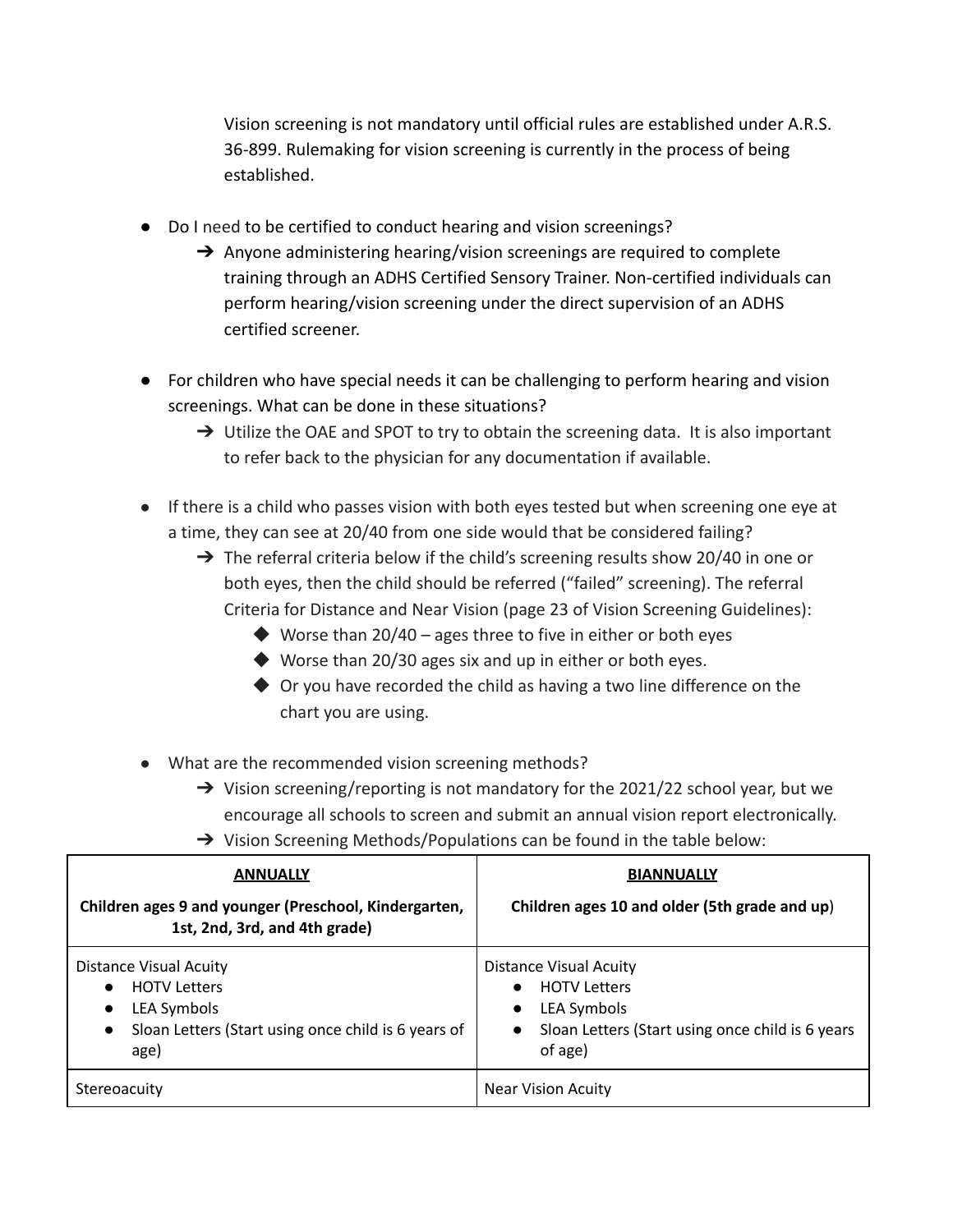| Random Dot "E" |  |
|----------------|--|
|                |  |

● Butterfly Test

● HOTV Letters

● LEA Symbols

Color Deficiency (only conducted once)

#### Pseudoisochromatic plates

- ➔ Instrument-based screening (autorefractors or photoscreeners) should only be used to screen the following population(s):
	- $\blacklozenge$  Children between the ages of 1 and 6 years of age OR,
	- ◆ Children over the age of 6 who cannot participate in chart-based screenings
- $\rightarrow$  The only acceptable autorefractors/photoscreeners are:
	- ◆ Welch Allyn<sup>®</sup> Spot<sup>™</sup> Vision Screener
	- ◆ Plusoptix S12C Vision Screener
	- ◆ Retinomax (Right Mfg. Co Ltd.- Tokyo, Japan)
	- ◆ SureSight Vision Screener (SureSight) (Welch-Allyn, Inc.- Skaneateles Falls, NY) (Software version 2.25)
- $\rightarrow$  Additional screenings beyond these guidelines are encouraged if time and resources are available. If at all possible, an annual vision screening is recommended up to and including children in fourth grade to identify vision problems early when correction and measures to preserve sight can be most effective.

# **Certification & CEU's:**

- I took the hearing training before Rules 9 A.A.C. 13, Article 1 became effective, is my certificate still valid for 5 years?
	- → The revised Hearing screenings Rules 9 A.A.C. 13, Article 1 became effective 7/3/19 and applies to all schools (public, charter and private) as defined in ARS §15-101. The requirements in R9-13-115 were added to allow individuals already certified to have a 'period of time' to renew their certification compliant with the revised requirements specified in amended R9-13-108. The 'period of time' to renew a certification began on July 3, 2019; the effective date of the new rules. In applying R9-13-115 you should renew your certification by June 30, 2020
	- → Application of requirement in R9-13-115(B): If a screener's certificate of completion expires after June 30, 2020, the screener whose certificate of completion includes pure tone audiometry or OAE and wishes to retain screener certificate of completion, shall complete training, examination, and assessment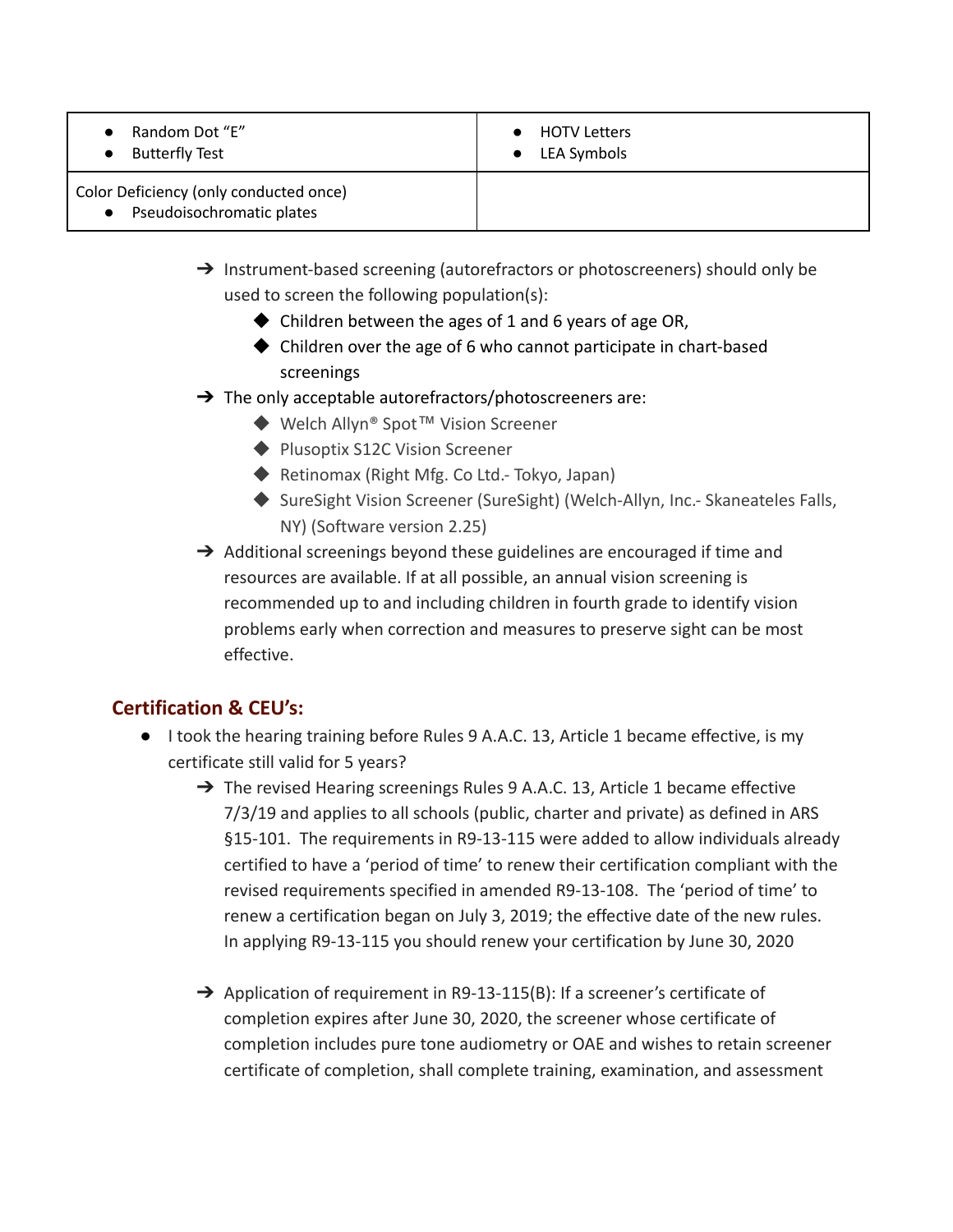specified in R9-13-108 prior to June 30, 2020. More information, refer page 13 of [https://apps.azsos.gov/public\\_services/Title\\_09/9-13.pdf](https://apps.azsos.gov/public_services/Title_09/9-13.pdf)

- What are the validity of Hearing and Vision Certification:
	- $\rightarrow$  Hearing Screening certifications will now be valid for 4 years along with completion of two CEUs per year. Vision screening certifications will now be valid for 5 years.
- Who would I contact if I didn't receive my certificate after the training?
	- $\rightarrow$  Please email [sensoryprogram@azdhs.gov](mailto:sensoryprogram@azdhs.gov) or call 602-364-2446. Please provide the trainer name, training type (hearing/vision), training date and location of your training.
- I completed my hearing and vision training from an Independent Contractor trainer. When I can expect my certificate from ADHS Sensory Program?
	- $\rightarrow$  Currently, ADHS Sensory Program is processing a certificate within 30 days from the date of receiving the training roster from the trainer.
- What is a CEU?
	- $\rightarrow$  CEU stands for a Continuing Education Unit which is defined as a course that provides instruction and training that is designed to develop or improve a trainer or screener's professional competence. The course must be 50 to 60 minutes of continuous course work.
- How many CEUs do I have to complete?
	- $\rightarrow$  All Hearing Trainers and Screeners are required to complete Continuing Education Units per A.A.C. R9-13-108 and R9-13-113.
		- ◆ Audiologist:
			- License is good for 2 years and must complete 20 CEUs over the course of the 2 year period.
		- ◆ Hearing Trainer:
			- License is good for 5 years and 10 CEUs must be completed each calendar year, which is a total of 50 CEUs.
		- ◆ Hearing Screener:
			- License is good for 4 years and 2 CEUs must be completed each calendar year, which is a total of 8 CEUs.
- What CEUs are acceptable for Hearing Trainers/Screeners?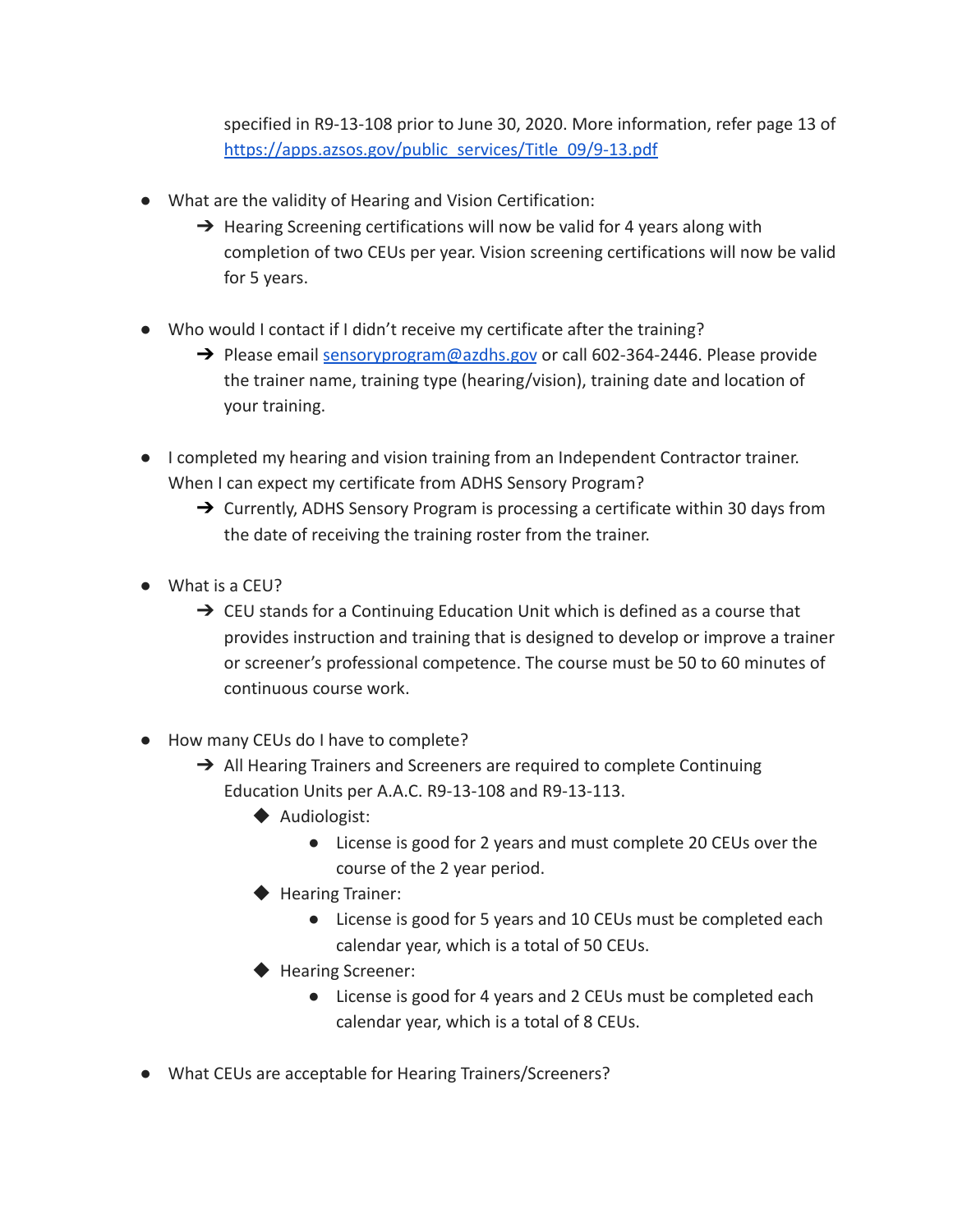- → Any CEU developed, endorsed, or sponsored by one of the following organizations could count:
	- ◆ American Speech-Language-Hearing Association (ASHA)
	- ◆ Hearing Healthcare Providers of Arizona
	- ◆ Arizona Speech-Language-Hearing Association
	- ◆ International Hearing Society
	- ◆ International Institute for Hearing Instruments Studies
	- ◆ American Auditory Society
	- ◆ American Academy of Audiology
	- ◆ Academy of Doctors of Audiology
	- ◆ Arizona Society of Otolaryngology, Head, and Neck Surgery
	- ◆ American Academy of Otolaryngology, Head and Neck Surgery OR
	- ◆ Any organization determined by the Department to be consistent with an organization mentioned above.
- What topic should the CEUs discuss?
	- $\rightarrow$  Development of speech and language
	- $\rightarrow$  Anatomy and physiology of the ear
	- $\rightarrow$  Signs of hearing loss in children
	- $\rightarrow$  Prevention of hearing loss in children
	- $\rightarrow$  Otitis media
	- **→** Infection Control
	- **→** Auditory Development
	- $\rightarrow$  Rationale for early identification of hearing loss
	- $\rightarrow$  Audiometric equipment or testing techniques that demonstrate an improved ability to identify and evaluate hearing loss.
	- $\rightarrow$  The type of equipment the screener is certified to use (Pure-Tone Audiometer, Otoacoustic Emissions (OAE), or Tympanometry)
	- $\rightarrow$  Assistive listening devices
	- **→** Fthics
- What do I do once I have completed the necessary CEUs?
	- → Hearing Trainers/Screeners should maintain a record of their completed CEUs.
	- → Per R9-13-112 Hearing Trainers must supply proof of completion to the Sensory Screening Program when renewing their training certification
	- → Per R9-13-109 Hearing Screeners must supply proof of completion to the ADHS Certified Hearing Trainer when going to renew their hearing screener certification.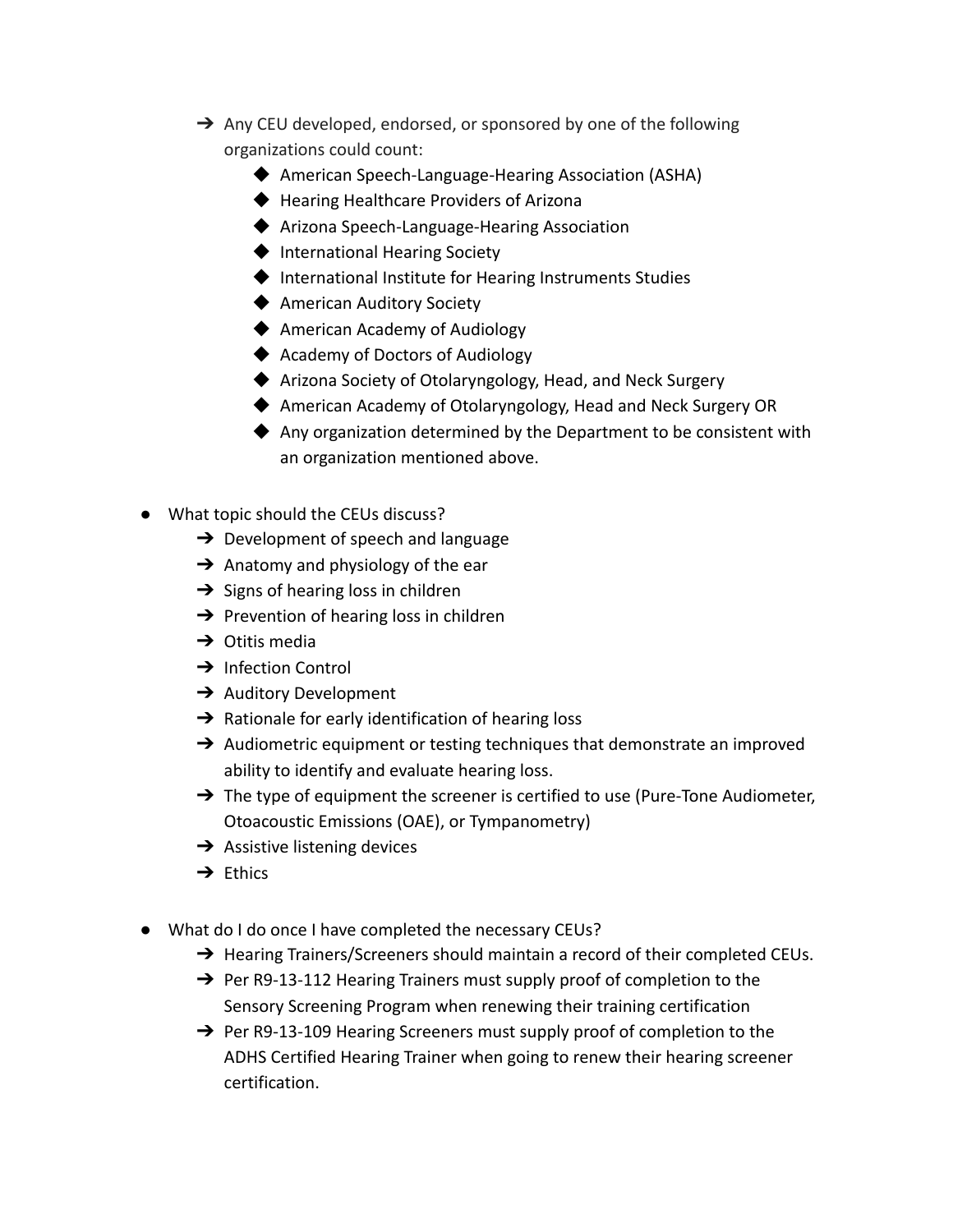- $\rightarrow$  More information about this process will be forthcoming.
- What are the CEU requirements for Vision Trainers/Screeners?
	- → There are currently NO requirements for Vision Trainers/Screeners to complete CEUs at this time.

# **Training:**

- Does ADHS have any planned Hearing and/or Vision training?
	- → ADHS Sensory Screening program will not be providing any Vision or Hearing Screening training until further notice. Alternative training can be provided by Independent Sensory Trainers. Independent trainers are not under ADHS contract. Reach out to an independent trainer to learn more about availability and cost of training. A list of countywide/statewide trainers is provided on our [website.](https://www.azdhs.gov/prevention/womens-childrens-health/ocshcn/index.php#sensory-training)
- How can we access training for screeners and trainers?
	- ➔ ADHS Sensory Screening Program is exploring opportunities to establish access to statewide training for trainers and screeners. Information and updates about training will be provided on the [ADHS Sensory Program](https://www.azdhs.gov/prevention/womens-childrens-health/ocshcn/index.php#sensory-training) website. Alternative training can be provided by Independent Sensory Trainers. Independent trainers are not under ADHS contract. Reach out to an independent trainer to learn more about availability and cost of training. A list of countywide/statewide trainers is provided on our [website.](https://www.azdhs.gov/prevention/womens-childrens-health/ocshcn/index.php#sensory-training)
- Just wanted to verify that I can teach the hearing training class over the course of two days?
	- $\rightarrow$  Please read the A.R.S. R9-13-109 for trainer eligibility and certification requirements. Yes, you can split the units/modules into different days, but please make sure that it covers the full eight hours as prescribed in A.R.S. R9-13-108. The training completion date would be the date the last session is completed.

#### **Reporting:**

- How to submit a hearing/vision screening annual report?
	- $\rightarrow$  Once you have entered the necessary information in the Report Form you will click "SUBMIT." Another screen will appear thanking you for your submission and you will be able to download a summary of your response. Please see the example listed below: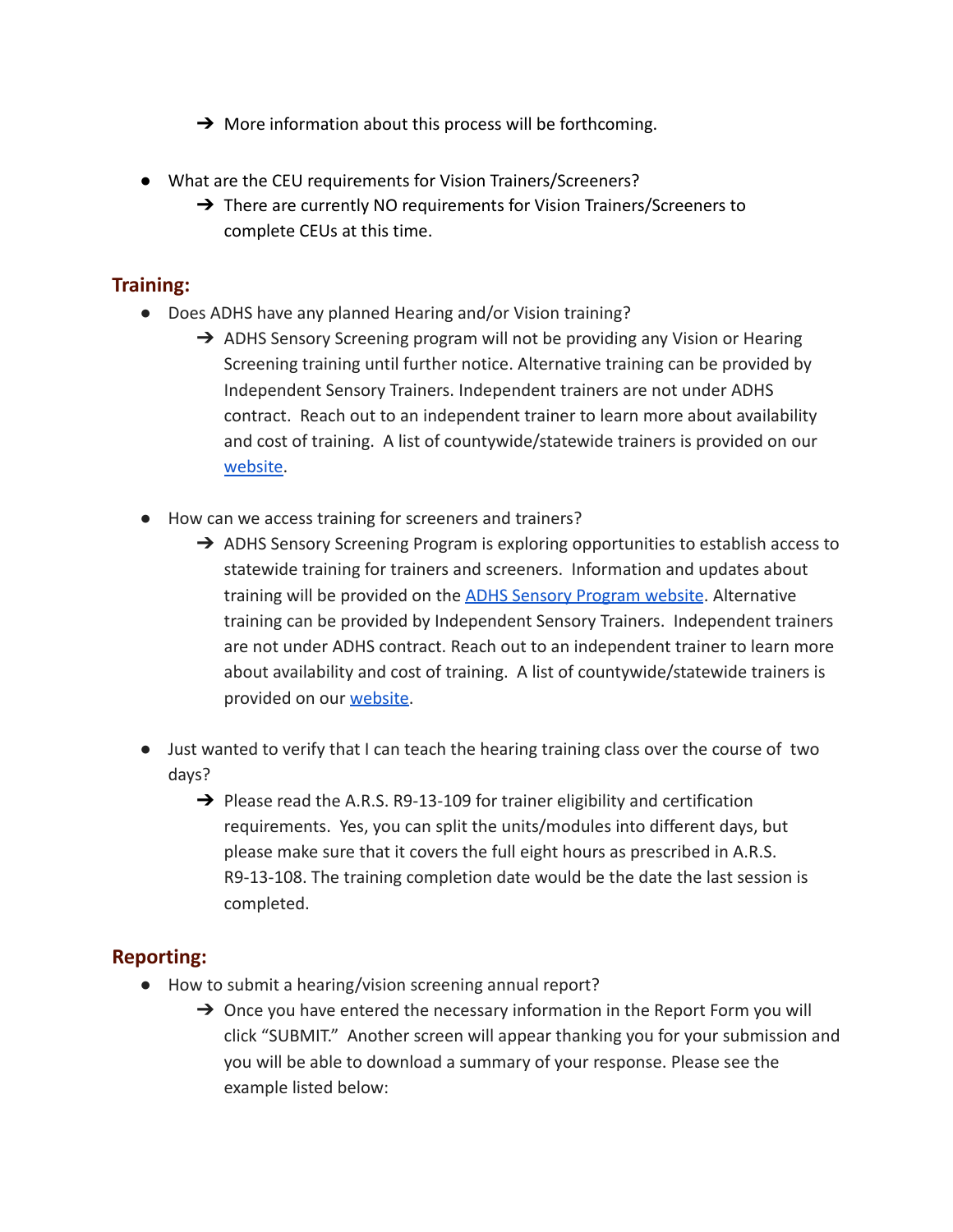

Download PDF

Hearing Screening Report 2020-2021 School Year

We thank you for your time spent taking this survey. Your response has been recorded.

Below is a summary of your responses

This survey is only for new reports for School Year 2020-2021 and if changes need to be made for a report from a previous school year please contact the Sensory Screening Program at sensoryprogram@azdhs.gov. DO NOT RE-ENTER THE INFORMATION.

## **Sensory Loaner Equipment Program:**

- How do I reserve hearing and vision screening equipment?
	- → ADHS Sensory Loaner Equipment program is available online for certified trainers and certified screeners to reserve and check out sensory equipment. Loaner sites throughout the state including Phoenix, Sedona, Yuma and Tucson. To reserve sensory screening equipment from any of our loaner sites go to [Online](https://www.azdhs.gov/prevention/womens-childrens-health/ocshcn/index.php#sensory-screening-equipment) [Equipment Reservations](https://www.azdhs.gov/prevention/womens-childrens-health/ocshcn/index.php#sensory-screening-equipment).
- Is there ever any way for us to reserve for longer than the two weeks?
	- $\rightarrow$  ADHS Sensory program is currently approving equipment reservations for a max of 2 weeks.

#### **Vision Kits:**

- Are there any vision kits available?
	- → YES!! The State of Arizona Sensory Screening Program ordered Vision Kits which was made possible by a generous donation from the Technical Assistance Partnership of Arizona.
	- $\rightarrow$  Guidelines for distribution will be at the Program's discretion. Inventory is not guaranteed and is dependent upon available funding.
- Am I eligible to sign up for a Vision Kit?
	- $\rightarrow$  The following criteria must be met:
		- ◆ Must be a School District or Charter School that provides instruction in preschool or kindergarten programs and grades one through twelve, or any combination of those programs or grades.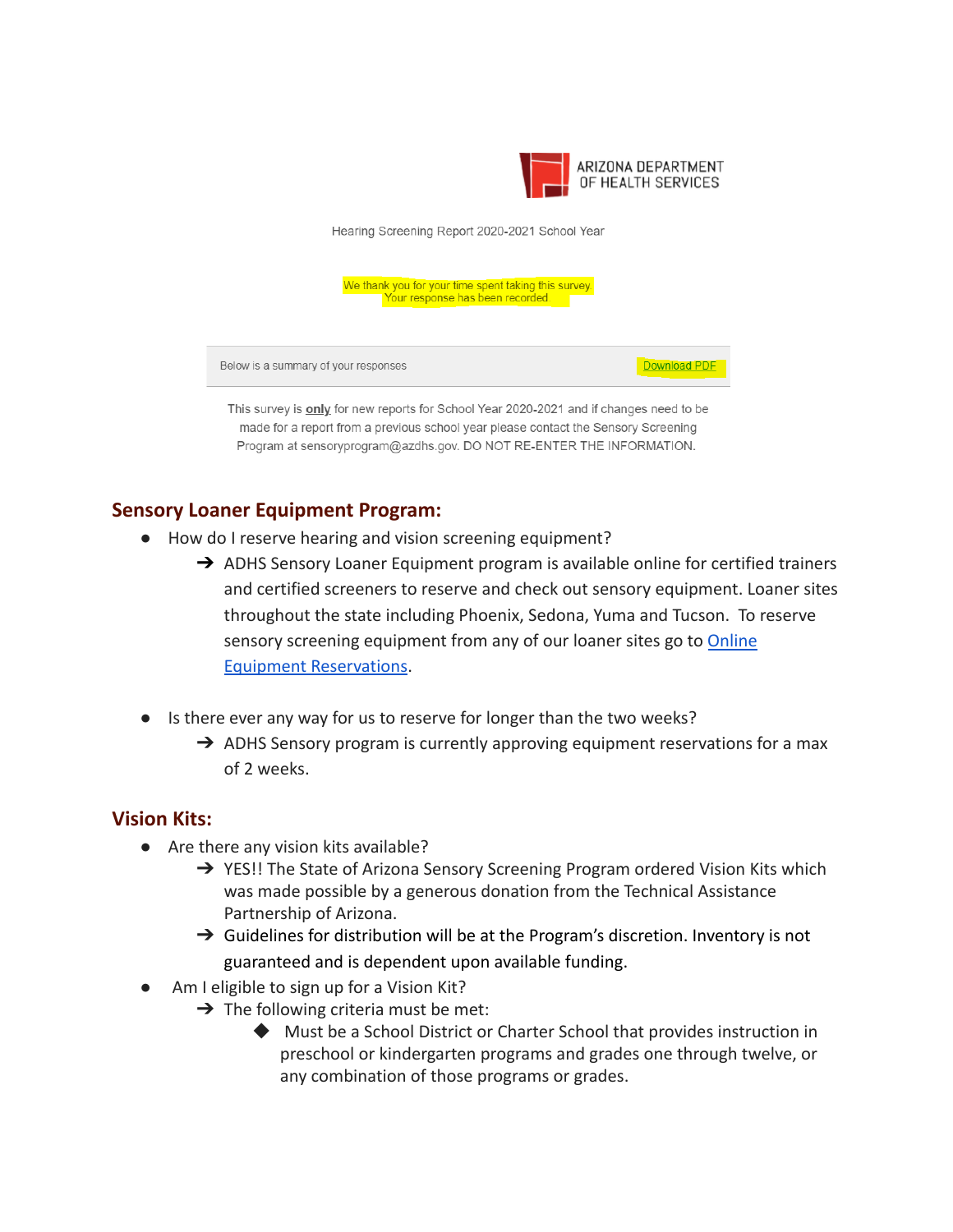- ◆ Have at least one representative that is currently an ADHS Certified Vision Screener.
- $\blacklozenge$  School(s) must NOT have already received a Vision Kit through the Sensory Screening Program.
- What if I am an individual or organization wanting to sign up for a Vision Kit?
	- $\rightarrow$  The current funding received for the purchase of the Vision Kits is limited to providing the kits to schools.
- What is in the Vision Kit?
	- $\rightarrow$  The Vision Kit is obtained through School Health and contains the following:
		- ◆ AAPOS Vision Screening Kit: Supplemental Screening Package
		- ◆ LEA Symbols Proportional-Spaced Set
		- ◆ Sloan Letters Proportionally-Spaced 9" x 14", 10 Ft. Distance Chart
		- ◆ Hand Pointers, 15"
		- ◆ Tape Measure
		- ◆ Eyes Checked Stickers 100/Roll
- Are Vision Kits being provided to individual ADHS Certified Vision Screeners?
	- → The Sensory Screening Program is no longer supplying Vision Kits to individual ADHS Certified Vision Screeners except for those individuals who were placed on the 2020 waitlist. Moving forward the Vision Kits will be disseminated to School Districts/Charter Holders based upon the number of schools.
- How does our School District/Charter Holder obtain a Vision Kit?
	- ➔ **One** person from the School District/Charter Holder should sign up to receive a Vision Kit for each of the schools within the district or charter. School Districts/Charter Holders can sign up [here](https://forms.gle/JbDL7SD5DWVJk67a6) starting September 16, 2021-October 31, 2021.
- How many Vision Kits can the School District/Charter Holder receive?
	- → The ADHS Sensory Screening Program has a limited number of Vision Kit(s) available for Districts/Charter Holders. We ask that the District/Charter Holder sign up for one Vision Kit per school. The Sensory Screening Program will do its best to accommodate this.
- When and where can I pick up a Vision Kit?
	- $\rightarrow$  If you have been approved for a Vision Kit you will receive a letter with information on how many Vision Kits you will receive and the pick up instructions.
	- $\rightarrow$  The Vision Kits can be picked up every Wednesday between 9 AM to 3 PM at:

Arizona Department of Health Services 150 N. 18th Avenue, Suite 320 Phoenix, AZ 85007 (602) 364-2446

- What happens if my School's Vision Kit goes missing or is damaged?
	- $\rightarrow$  ADHS is not responsible for any lost or damaged Vision Kits after they have been picked up.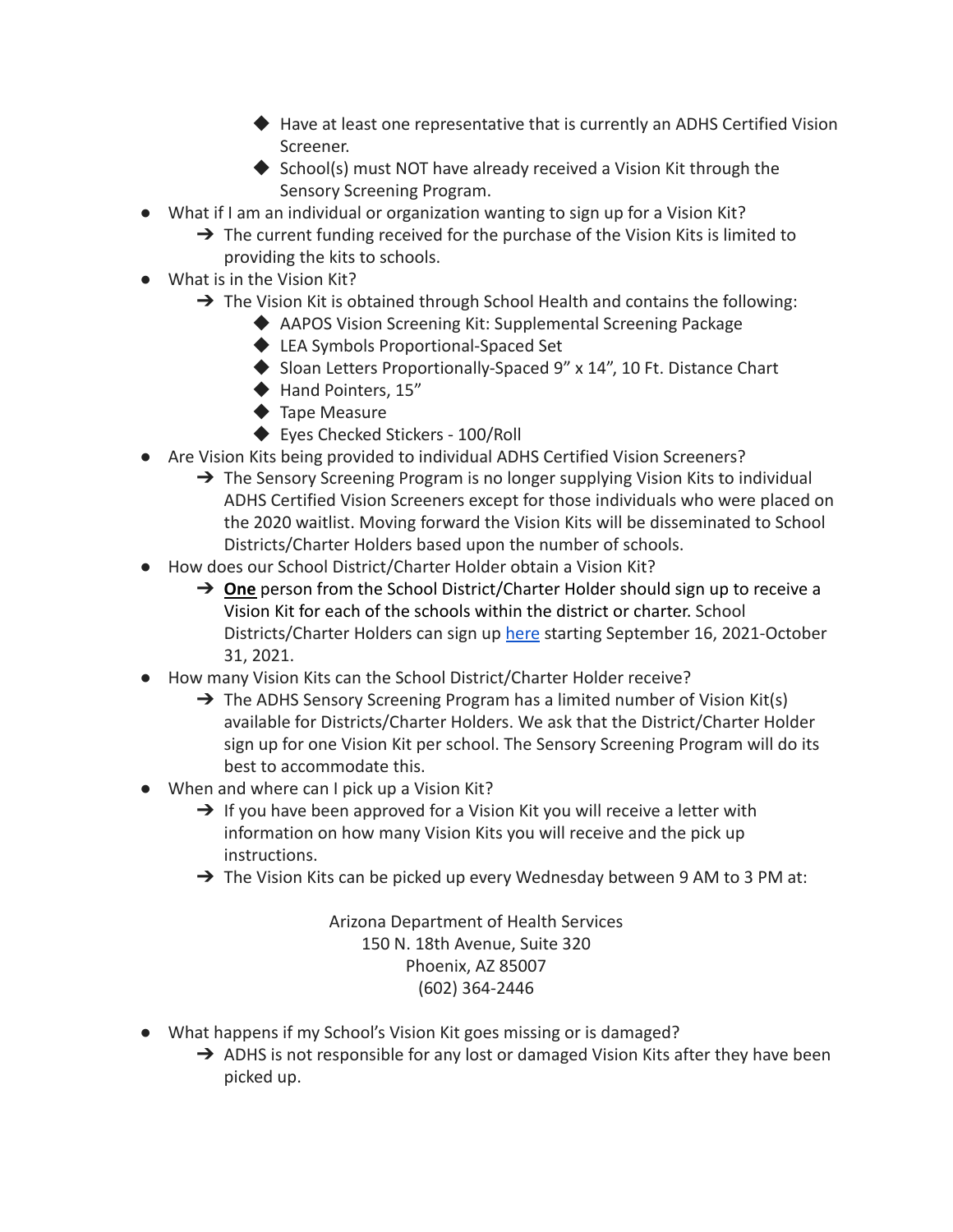## **Additional Resources:**

- **1. Resources for eye exams/prescription glasses:**
	- a. Please click the link to the Medical Service Project funded by the Arizona Department of Health Services that is administered by the Arizona Chapter of the American Academy of Pediatrics. [https://www.azdhs.gov/prevention/womens-childrens-health/ocshcn/index.php](https://www.azdhs.gov/prevention/womens-childrens-health/ocshcn/index.php#medical-service-project) [#medical-service-project](https://www.azdhs.gov/prevention/womens-childrens-health/ocshcn/index.php#medical-service-project)
	- b. Lions Clubs International provides financial assistance to individuals for eye care through its local clubs. Please click the link to see the club locator near you : <https://directory.lionsclubs.org/>
	- c. Sight for Students, a Vision Service Plan (VSP) program, provides eye free exams and free glasses to low-income, uninsured children. The program operates nationally through a network of community partners who identify children in need and VSP network eye doctors who provide the services. More Info: Please click the link below:

<https://vspglobal.com/cms/vspglobal-outreach/gift-certificates.html>

- d. New Eyes is a non-profit, non-sectarian volunteer organization that purchases new eyeglasses for poor children and adults in the United States. Please click the link below: <https://new-eyes.org/>
- **2. A list of resources for hearing screening and hearing aids:**
	- a. Is the child enrolled in an AHCCCS or Kids Care Plan?
		- i. If NOT, they are eligible for other programs listed below based on their criteria. In case they are already enrolled, the child may be eligible for hearing services through Children's Rehabilitative Services (CRS). More Information:

[https://www.azahcccs.gov/AHCCCS/Initiatives/CareCoordination/CRS.htm](https://www.azahcccs.gov/AHCCCS/Initiatives/CareCoordination/CRS.html) [l](https://www.azahcccs.gov/AHCCCS/Initiatives/CareCoordination/CRS.html)

- b. Hear for Kids: HEAR for Kids is a program of the EAR Foundation of Arizona. Eligibility is based on family income, household size/dependent care, and expenses. If the child is covered by AHCCCS or Kids Care or other insurance that covers hearing aids, they are not eligible for HEAR for Kids. Children must be currently living in Arizona to be eligible. Applications can be downloaded on the EAR Foundation website at [www.earfoundationaz.com](http://www.earfoundationaz.com)
- c. United HealthCare Children's Foundation: Applications and further information on criteria and services can be found at the link below or by calling 1 (855-698-4223). Website[:](http://www.uhccf.org/) [www.uhccf.org](http://www.uhccf.org)
- d. Starkey Foundation' s HEAR Now Program: application process / more info call 1(800) 328-9602 Website[:](http://www.sotheworldmayhear.org/) [www.sotheworldmayhear.org](http://www.sotheworldmayhear.org)
- e. Lions Affordable Hearing Aid Program (AHAP) : More info and eligibility :